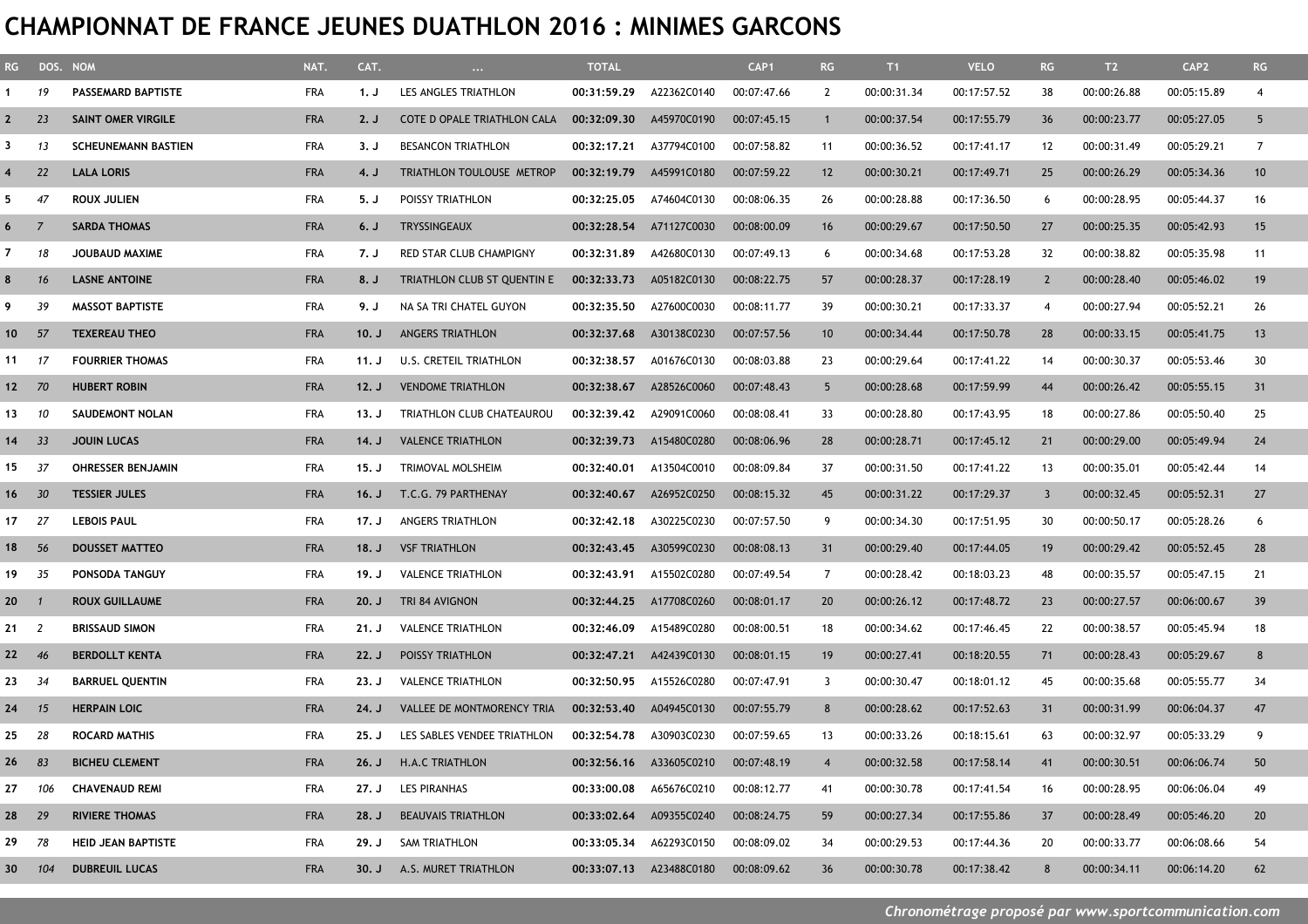| <b>RG</b> | DOS. NOM       |                             | NAT.       | CAT.  | $\ldots$                        | <b>TOTAL</b>            |             | CAP <sub>1</sub> | RG | T <sub>1</sub> | <b>VELO</b> | RG             | T <sub>2</sub> | CAP <sub>2</sub> | RG              |
|-----------|----------------|-----------------------------|------------|-------|---------------------------------|-------------------------|-------------|------------------|----|----------------|-------------|----------------|----------------|------------------|-----------------|
| 31        | 86             | <b>VIGLIETTA ANTHONY</b>    | <b>FRA</b> | 31. J | SAINTES TRIATHLON               | 00:33:09.97             | A26773C0250 | 00:08:07.29      | 29 | 00:00:31.40    | 00:17:41.74 | 17             | 00:00:32.09    | 00:06:17.45      | 70              |
| 32        | - 64           | <b>FULCHIRON PAULIN</b>     | <b>FRA</b> | 32. J | <b>VALENCE TRIATHLON</b>        | 00:33:10.58             | A15488C0280 | 00:07:59.89      | 14 | 00:00:33.63    | 00:18:14.19 | 61             | 00:00:27.65    | 00:05:55.22      | 32              |
| 33        | 55             | <b>VOTTIER ANTOINE</b>      | <b>FRA</b> | 33. J | <b>ROUEN TRIATHLON</b>          | 00:33:10.65             | A33443C0210 | 00:08:09.33      | 35 | 00:00:33.48    | 00:17:41.16 | 11             | 00:00:39.28    | 00:06:07.40      | 52              |
| 34        | $\overline{9}$ | LE BOT ENZO                 | <b>FRA</b> | 34. J | <b>CNP REDON</b>                | 00:33:12.54             | A80070C0050 | 00:08:16.18      | 47 | 00:00:32.97    | 00:17:36.07 | 5              | 00:00:42.26    | 00:06:05.06      | 48              |
| 35        | 52             | ANDRADA DAMIEN              | <b>FRA</b> | 35. J | TRIATHLON TOULOUSE METROP       | 00:33:14.42             | A23230C0180 | 00:08:14.02      | 43 | 00:00:29.04    | 00:18:05.00 | 52             | 00:00:27.94    | 00:05:58.42      | 38              |
| 36        | 61             | <b>PAQUIER CLOVIS</b>       | <b>FRA</b> | 36. J | TRIATHLON CLUB DES MONTS D      | 00:33:16.49             | A17253C0280 | 00:08:17.07      | 48 | 00:00:30.96    | 00:17:59.14 | 42             | 00:00:28.50    | 00:06:00.82      | 40              |
| 37        | -26            | <b>LELOUP WILLIAM</b>       | <b>FRA</b> | 37. J | <b>LES PIRANHAS</b>             | 00:33:16.60             | A33697C0210 | 00:08:16.00      | 46 | 00:00:29.35    | 00:17:37.26 | $\overline{7}$ | 00:00:29.25    | 00:06:24.74      | 83              |
| 38        | 14             | <b>GOSSEC LEYNCE</b>        | <b>FRA</b> | 38. J | LES SQUALES                     | 00:33:17.67             | A67421C0110 | 00:08:24.27      | 58 | 00:00:34.14    | 00:17:51.11 | 29             | 00:00:43.22    | 00:05:44.93      | 17              |
| 39        | 45             | <b>PACCARD LUCAS</b>        | <b>FRA</b> | 39. J | <b>BESANCON TRIATHLON</b>       | 00:33:23.56             | A37791C0100 | 00:08:35.77      | 78 | 00:00:30.34    | 00:17:39.59 | 9              | 00:00:35.90    | 00:06:01.96      | 42              |
| 40        | $\overline{4}$ | <b>DOLL MATISSE</b>         | <b>FRA</b> | 40. J | MULHOUSE OLYMPIQUE TRIATHL      | 00:33:30.36             | A11348C0010 | 00:08:13.67      | 42 | 00:00:38.37    | 00:17:53.77 | 34             | 00:00:33.25    | 00:06:11.30      | 60              |
| 41        | - 25           | <b>TENCE BRIAC</b>          | <b>FRA</b> | 41. J | <b>TC VAL</b>                   | 00:33:33.94             | A34405C0200 | 00:08:07.69      | 30 | 00:00:38.38    | 00:18:29.60 | 81             | 00:00:25.62    | 00:05:52.65      | 29              |
| 42        | 12             | <b>KEMPF RENAUD</b>         | <b>FRA</b> | 42. J | <b>ANTIBES TRIATHLON</b>        | 00:33:35.21             | A20454C0090 | 00:08:17.84      | 51 | 00:00:32.49    | 00:17:54.35 | 35             | 00:00:35.77    | 00:06:14.76      | 64              |
| 43        | -20            | PINEAUD CELESTIN            | <b>FRA</b> | 43. J | <b>BRIVE LIMOUSIN TRIATHLON</b> | 00:33:36.68             | A63223C0150 | 00:08:14.86      | 44 | 00:00:33.98    | 00:17:57.86 | 39             | 00:00:33.17    | 00:06:16.81      | 68              |
| 44        | 58             | <b>ROULLET XAVIER</b>       | <b>FRA</b> | 44. J | <b>BEAUVAIS TRIATHLON</b>       | 00:33:37.25             | A47892C0240 | 00:08:30.19      | 67 | 00:00:29.73    | 00:18:11.79 | 57             | 00:00:29.79    | 00:05:55.75      | 33 <sup>2</sup> |
| 45        | 42             | <b>LUIS JULIEN</b>          | <b>FRA</b> | 45. J | T.C. JOUE LES TOURS             | 00:33:38.32             | A46942C0060 | 00:08:00.02      | 15 | 00:00:28.95    | 00:17:57.97 | 40             | 00:00:41.77    | 00:06:29.61      | 87              |
| 46        | 63             | <b>BOYER AXEL</b>           | <b>FRA</b> | 46. J | <b>VALENCE TRIATHLON</b>        | 00:33:38.86             | A16136C0280 | 00:08:33.82      | 71 | 00:00:31.50    | 00:17:41.34 | 15             | 00:00:33.58    | 00:06:18.62      | 71              |
| 47        | -41            | <b>LIONS MALO</b>           | <b>FRA</b> | 47. J | PLOEMEUR TRIATHLON              | 00:33:39.74             | A35644C0050 | 00:08:05.57      | 24 | 00:00:34.43    | 00:18:37.74 | 91             | 00:00:33.31    | 00:05:48.69      | 23              |
| 48        | 6              | <b>LACOSTE FABIEN</b>       | <b>FRA</b> | 48. J | <b>U.S. BERGERAC TRIATHLON</b>  | 00:33:42.70             | A24085C0020 | 00:08:28.63      | 65 | 00:00:31.22    | 00:18:14.93 | 62             | 00:00:30.43    | 00:05:57.49      | 37              |
| 49        | -81            | <b>THOMAS LOUIS</b>         | <b>FRA</b> | 49. J | COTE D OPALE TRIATHLON CALA     | 00:33:43.72             | A85819C0190 | 00:08:28.44      | 64 | 00:00:31.11    | 00:18:12.80 | 58             | 00:00:28.90    | 00:06:02.47      | 43              |
| 50        | - 36           | <b>CHARRETIER ANTOINE</b>   | <b>FRA</b> | 50, J | TRIATHLON CLUB DES MONTS D      | 00:33:46.26             | A17261C0280 | 00:08:20.31      | 52 | 00:00:32.06    | 00:18:26.27 | 77             | 00:00:30.26    | 00:05:57.36      | 36              |
| 51        | 54             | <b>GILLODTS THOMAS</b>      | <b>FRA</b> | 51. J | <b>GRAVELINES TRIATHLON</b>     | 00:33:46.69             | A57204C0190 | 00:08:02.63      | 22 | 00:00:28.60    | 00:18:17.83 | 66             | 00:01:01.61    | 00:05:56.02      | 35              |
| 52        | 100            | <b>GUEGAN LOUIS</b>         | <b>FRA</b> | 52. J | E.C. SARTROUVILLE               | 00:33:53.69             | A63667C0130 | 00:08:10.44      | 38 | 00:00:38.57    | 00:18:28.04 | 80             | 00:00:34.13    | 00:06:02.51      | 44              |
| 53        | 76             | <b>FAIVRE CHALON ARTHUR</b> | <b>FRA</b> | 53. J | TRINOSAURE                      | 00:33:54.23             | A01067C0130 | 00:08:34.86      | 75 | 00:00:35.55    | 00:18:04.25 | 50             | 00:00:31.74    | 00:06:07.83      | 53              |
| 54        | 69             | <b>WACAPOU PABLO</b>        | <b>FRA</b> | 54. J | <b>RENNES TRIATHLON</b>         | 00:33:54.30             | A84935C0050 | 00:08:22.28      | 55 | 00:00:49.19    | 00:18:03.51 | 49             | 00:00:38.27    | 00:06:01.05      | 41              |
| 55        | 112            | <b>MICHON THOMAS</b>        | <b>FRA</b> | 55. J | MACH 3 TRIATHLON                | 00:33:57.52 A44458C0280 |             | 00:08:34.02      | 73 | 00:00:34.09    | 00:18:05.69 | 54             | 00:00:34.53    | 00:06:09.19      | 55              |
| 56        | - 40           | <b>LAISSUS HUGO</b>         | <b>FRA</b> | 56. J | <b>DIJON TRIATHLON</b>          | 00:33:59.70 A71787C0040 |             | 00:08:36.11      | 79 | 00:00:34.69    | 00:18:05.04 | 53             | 00:00:33.82    | 00:06:10.04      | 57              |
| 57        | 116            | <b>POLESE EMILIEN</b>       | <b>FRA</b> | 57. J | <b>VITTEL TRIATHLON</b>         | 00:34:02.59 A11857C0160 |             | 00:08:46.59      | 89 | 00:00:28.05    | 00:17:59.82 | 43             | 00:00:34.38    | 00:06:13.75      | 61              |
| 58        | 90             | <b>ANIZAN LEO</b>           | <b>FRA</b> | 58. J | <b>MACH 3 TRIATHLON</b>         | 00:34:03.56 A74501C0280 |             | 00:08:35.17      | 77 | 00:00:34.65    | 00:18:04.41 | 51             | 00:00:40.11    | 00:06:09.22      | 56              |
| 59        | 59             | <b>HOBSON OSCAR</b>         | GBR        | 59. J | SAINTES TRIATHLON               | 00:34:06.76             | A26889C0250 | 00:08:26.39      | 61 | 00:00:32.23    | 00:18:20.66 | 73             | 00:00:33.14    | 00:06:14.34      | 63              |
| 60        | 84             | <b>MICOU ANTOINE</b>        | <b>FRA</b> | 60. J | LES SABLES VENDEE TRIATHLON     | 00:34:08.82 A72497C0230 |             | 00:08:00.36      | 17 | 00:00:36.84    | 00:17:48.80 | 24             | 00:00:49.12    | 00:06:53.70      | 106             |
| 61 32     |                | <b>PALMER GUILAIN</b>       | <b>FRA</b> | 61. J | TRI 84 AVIGNON                  | 00:34:11.08 A19015C0260 |             | 00:08:49.88      | 94 | 00:00:29.66    | 00:17:53.58 | 33             | 00:00:30.77    | 00:06:27.19      | 85              |
| 62 62     |                | <b>CHARNAL ELOUAN</b>       | <b>FRA</b> |       | 62. J C.R.V. LYON TRIATHLON     | 00:34:14.32 A14656C0280 |             | 00:08:29.76      | 66 | 00:00:33.44    | 00:18:13.31 | 60             | 00:00:36.76    | 00:06:21.05      | 73              |
|           |                |                             |            |       |                                 |                         |             |                  |    |                |             |                |                |                  |                 |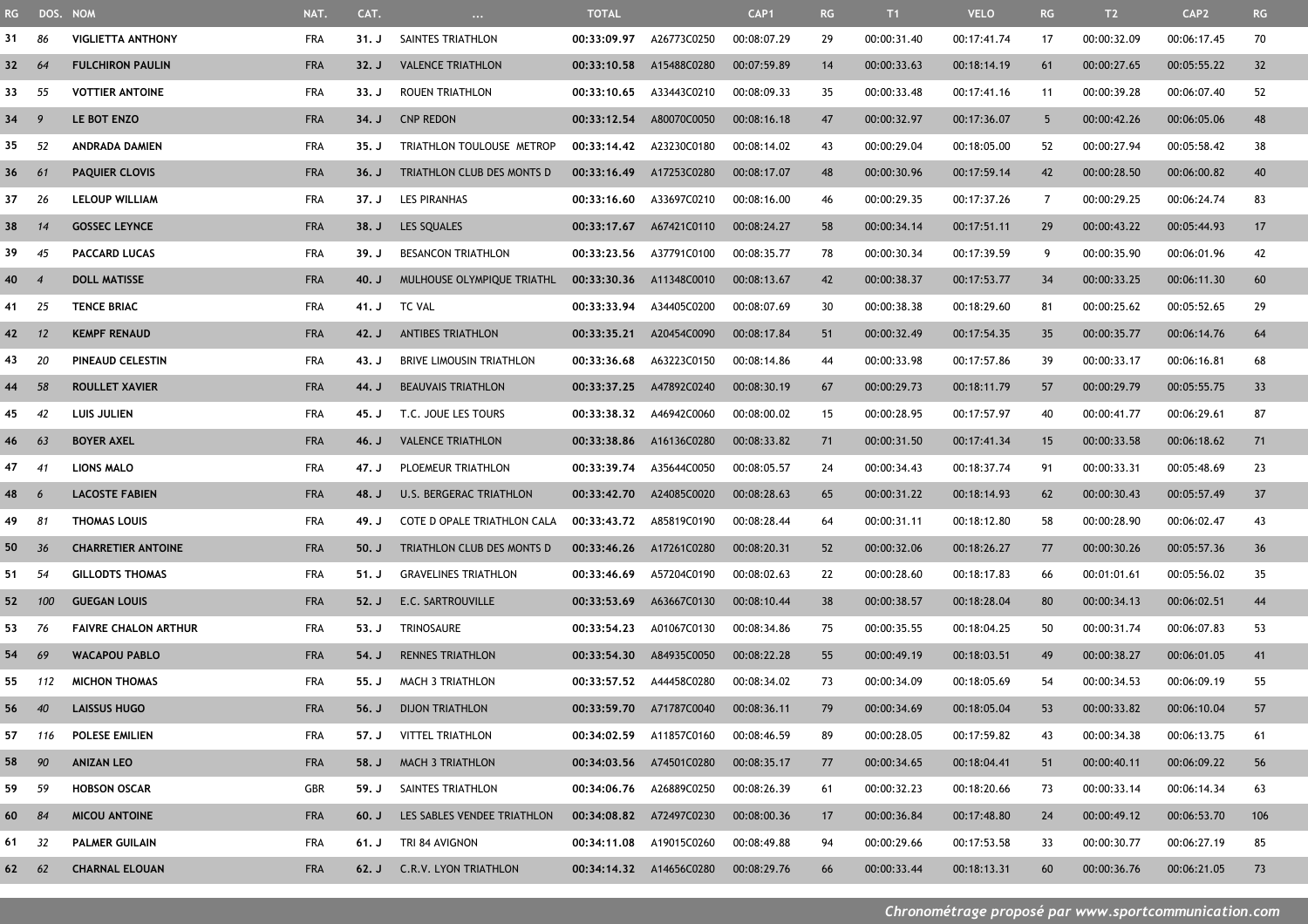| <b>RG</b> | DOS. NOM                 |                                 | NAT.       | CAT.  | $\ldots$                          | <b>TOTAL</b>            |                         | CAP <sub>1</sub> | RG  | T1          | <b>VELO</b> | RG           | T2          | CAP <sub>2</sub> | RG             |
|-----------|--------------------------|---------------------------------|------------|-------|-----------------------------------|-------------------------|-------------------------|------------------|-----|-------------|-------------|--------------|-------------|------------------|----------------|
| 63        | 60                       | JULIEN ALEXANDRE                | <b>FRA</b> | 63. J | TRIATHLON MANOSQUE                | 00:34:20.35             | A19134C0260             | 00:08:40.40      | 82  | 00:00:31.47 | 00:18:01.70 | 46           | 00:00:32.69 | 00:06:34.09      | 92             |
| 64        | 94                       | <b>ROBERT MATTHIAS</b>          | <b>FRA</b> | 64. J | A.S. LIBOURNE TRIATHLON           | 00:34:24.45             | A59678C0020             | 00:08:49.14      | 93  | 00:00:34.72 | 00:17:50.10 | 26           | 00:00:36.72 | 00:06:33.77      | 91             |
| 65        | 87                       | HEDAHDIA TATTEGRAIN ALAN        | <b>FRA</b> | 65. J | TRIATHLON MANOSQUE                | 00:34:26.62             | A19114C0260             | 00:08:27.72      | 63  | 00:00:36.82 | 00:18:07.40 | 55           | 00:00:35.87 | 00:06:38.81      | 95             |
| 66        | 77                       | PIGEON ADONIA                   | <b>FRA</b> | 66. J | <b>AQUA SPORTS SAINT CYPRIEN</b>  | 00:34:30.86             | A22300C0140             | 00:08:22.72      | 56  | 00:00:37.51 | 00:18:50.50 | 96           | 00:00:36.42 | 00:06:03.71      | 46             |
| 67        | 113                      | <b>COLSON FRANCK DAVID</b>      | FRA        | 67. J | LES ALLIGATORS SEYNOD TRIAT       | 00:34:33.75             | A45707C0280             | 00:08:53.84      | 99  | 00:00:30.81 | 00:18:30.52 | 83           | 00:00:27.30 | 00:06:11.28      | 59             |
| 68        | 38                       | <b>BUTEL THIBAULT</b>           | <b>FRA</b> | 68. J | ST PAUL LES DAX TRIATHLON         | 00:34:34.73             | A42824C0020             | 00:08:08.35      | 32  | 00:00:31.25 | 00:18:34.96 | 89           | 00:00:30.29 | 00:06:49.88      | 104            |
| 69        | - 115                    | PEREIRA BAPTISTE                | <b>FRA</b> | 69. J | <b>BEAUVAIS TRIATHLON</b>         | 00:34:37.86             | A09351C0240             | 00:08:58.15      | 103 | 00:00:29.83 | 00:18:30.70 | 84           | 00:00:28.07 | 00:06:11.11      | 58             |
| 70        | 101                      | <b>KRESTININE MIKCHAIL</b>      | <b>FRA</b> | 70. J | TRIATHLON CLUB ST QUENTIN E       | 00:34:39.48             | A42990C0130             | 00:08:45.26      | 86  | 00:00:35.52 | 00:18:30.00 | 82           | 00:00:27.21 | 00:06:21.49      | 74             |
| 71        | 99                       | TERIIPAIA CHEVRETON OCEAN       | <b>FRA</b> | 71. J | <b>ISSY TRIATHLON</b>             | 00:34:39.77             | A43641C0130             | 00:08:46.31      | 88  | 00:00:34.10 | 00:18:31.08 | 85           | 00:00:31.32 | 00:06:16.96      | 69             |
| 72 5      |                          | <b>RENOU RAFAEL</b>             | <b>FRA</b> | 72. J | <b>AVIRON BAYONNAIS</b>           | 00:34:41.91             | A79789C0020             | 00:08:06.61      | 27  | 00:00:34.29 | 00:19:12.36 | 103          | 00:00:32.83 | 00:06:15.82      | 66             |
| 73        | 91                       | <b>BRIFFAZ TIMOTHE</b>          | FRA        | 73. J | LES ALLIGATORS SEYNOD TRIAT       | 00:34:44.00             | A16537C0280             | 00:08:44.20      | 84  | 00:00:30.23 | 00:18:34.83 | 88           | 00:00:28.89 | 00:06:25.85      | 84             |
| 74        | 73                       | <b>MILLOT TANGUY</b>            | <b>FRA</b> | 74. J | <b>POISSY TRIATHLON</b>           | 00:34:44.08             | A02896C0130             | 00:09:03.08      | 115 | 00:00:31.18 | 00:18:17.71 | 65           | 00:00:27.86 | 00:06:24.25      | 81             |
| 75        | 51                       | <b>CLOS MATTEO</b>              | <b>FRA</b> | 75. J | TULLE TRIATHLON                   | 00:34:44.30             | A46685C0150             | 00:08:57.29      | 102 | 00:00:37.64 | 00:18:18.11 | 67           | 00:00:36.02 | 00:06:15.24      | 65             |
| 76 97     |                          | <b>PESCHARD PAUL</b>            | <b>FRA</b> | 76. J | SAINT LAURENT NOUAN TRIATH        | 00:34:48.19             | A83454C0060             | 00:08:35.04      | 76  |             |             | $\mathbf 0$  |             |                  | $\overline{3}$ |
| 77        | 85                       | <b>BISSCHOP ERWAN</b>           | <b>FRA</b> | 77. J | <b>BEAUVAIS TRIATHLON</b>         | 00:34:50.49             | A60474C0240             | 00:08:34.02      | 72  | 00:00:32.16 | 00:18:47.33 | 94           | 00:00:29.02 | 00:06:27.96      | 86             |
| 78        | 68                       | SAINT GILLES STEVAN             | <b>FRA</b> | 78. J | <b>DIJON TRIATHLON</b>            |                         |                         | 00:08:55.65      | 101 | 00:00:34.55 | 00:18:22.32 | 75           | 00:00:34.07 | 00:06:24.13      | 79             |
| 79        | 49                       | <b>VOLPE LEO</b>                | FRA        | 79. J | ENVY/ EPINAY SOUS SENART TRI      | 00:34:51.05             | A81974C0130             | 00:08:25.53      | 60  | 00:00:31.76 | 00:18:54.67 | 98           | 00:00:28.09 | 00:06:31.00      | 88             |
| 80        | - 75                     | <b>BARTROLICH HUGO</b>          | <b>FRA</b> | 80. J | LES TRITONS MELDOIS               | 00:34:51.36             | A64355C0130             | 00:08:34.64      | 74  | 00:00:40.91 | 00:18:37.78 | 92           | 00:00:34.25 | 00:06:23.78      | 78             |
| 81        | 107                      | <b>GALERNE LUCAS</b>            | FRA        | 81. J | TRI VELOCE SAINT SEBASTIEN        | 00:34:51.51             | A43201C0230             | 00:08:48.81      | 92  | 00:00:35.61 | 00:18:31.11 | 86           | 00:00:36.67 | 00:06:19.31      | 72             |
| 82        | 82                       | <b>MOUCHART AXEL</b>            | <b>FRA</b> | 82. J | HOUDAIN LEZ BAVAY TRIATHLON       | 00:34:53.89             | A08884C0190             | 00:09:03.46      | 116 | 00:00:29.73 | 00:18:17.24 | 64           | 00:00:26.53 | 00:06:36.93      | 94             |
| 83        | 74                       | <b>CAVA OTHELLO</b>             | <b>FRA</b> | 83. J | <b>STADE FRANCAIS</b>             | 00:34:54.61             | A01237C0130             | 00:08:44.53      | 85  | 00:00:31.40 | 00:19:03.02 | 99           | 00:00:28.48 | 00:06:07.18      | 51             |
| 84        | 108                      | <b>MARTIN ENZO</b>              | <b>FRA</b> | 84. J | SNLS44                            | 00:34:55.61             | A45786C0230             | 00:08:48.50      | 91  | 00:00:34.34 | 00:18:31.39 | 87           | 00:00:38.50 | 00:06:22.88      | 75             |
| 85        | 66                       | <b>MATTERN GAUTHIER</b>         | <b>FRA</b> | 85.J  | TRIMOVAL MOLSHEIM                 | 00:34:57.83             | A13458C0010             | 00:08:32.97      | 69  | 00:00:36.69 | 00:18:10.58 | 56           | 00:00:40.21 | 00:06:57.38      | 108            |
| 86        | $\overline{\phantom{a}}$ | <b>FERNANDEZ REMI</b>           | <b>FRA</b> | 86. J | SAINT-RAPHAÊL TRIATHLON           | 00:34:58.82             | A20145C0090             | 00:08:47.40      | 90  | 00:00:29.45 | 00:18:37.45 | 90           | 00:00:23.48 | 00:06:41.04      | 100            |
| 87 72     |                          | <b>BEURTHEY KILLIAN</b>         | <b>FRA</b> | 87. J | <b>GROUPE TRIATHLON VESOUL HA</b> | 00:34:59.28             | A53335C0100             | 00:08:58.86      | 105 | 00:00:37.36 | 00:18:20.57 | 72           | 00:00:38.72 | 00:06:23.77      | 77             |
| 88        | 89                       | LE BOUILLE ELOUAN               | <b>FRA</b> | 88. J | <b>ASVEL TRIATHLON</b>            | 00:35:00.15 A43159C0280 |                         | 00:08:22.01      | 54  | 00:00:30.68 | 00:19:03.40 | 101          | 00:00:29.94 | 00:06:34.12      | 93             |
| 89        | 48                       | <b>BERNARD SEBASTIEN</b>        | <b>FRA</b> | 89. J | LA BRIE FRANCILIENNE TRIATHL      | 00:35:06.51             | A42007C0130             | 00:08:21.44      | 53  | 00:00:31.89 | 00:18:19.17 | 68           | 00:00:26.73 | 00:07:27.28      | 113            |
| 90        | 111                      | <b>DUCREUX ENZO</b>             | <b>FRA</b> | 90. J | ASM. SAINT-ETIENNE TRIATHLON      | 00:35:07.34 A17365C0280 |                         | 00:08:45.61      | 87  | 00:00:33.19 | 00:19:03.37 | 100          | 00:00:29.25 | 00:06:15.92      | 67             |
| 91 114    |                          | <b>CHASSON CHAMBONNET JULES</b> | <b>FRA</b> | 91. J | TRI 07 PRIVAS TRIATHLON           | 00:35:11.13             | A16221C0280             | 00:09:01.82      | 113 | 00:00:29.97 | 00:18:20.38 | 70           | 00:00:38.23 | 00:06:40.73      | 99             |
| 92 96     |                          | <b>JAMELOT THEOTIME</b>         | <b>FRA</b> | 92. J | <b>RENNES TRIATHLON</b>           |                         | 00:35:13.01 A35423C0050 | 00:08:58.29      | 104 | 00:19:24.70 | 00:00:31.58 | $\mathbf{1}$ |             |                  | $\mathbf{2}$   |
| 93        | 105                      | <b>LUDWICZAK PIERRE</b>         | <b>FRA</b> | 93. J | <b>CAMBRAI TRIATHLON</b>          | 00:35:16.56 A59942C0190 |                         | 00:09:02.35      | 114 | 00:00:33.90 | 00:18:13.29 | 59           | 00:00:37.83 | 00:06:49.19      | 103            |
| 94 44     |                          | <b>GUIOL BAPTISTE</b>           | <b>FRA</b> | 94. J | HYÈRES TRIATHLON                  |                         | 00:35:17.02 A59222C0090 | 00:08:59.94      | 108 | 00:00:30.07 | 00:18:25.12 | 76           | 00:00:41.80 | 00:06:40.09      | 96             |